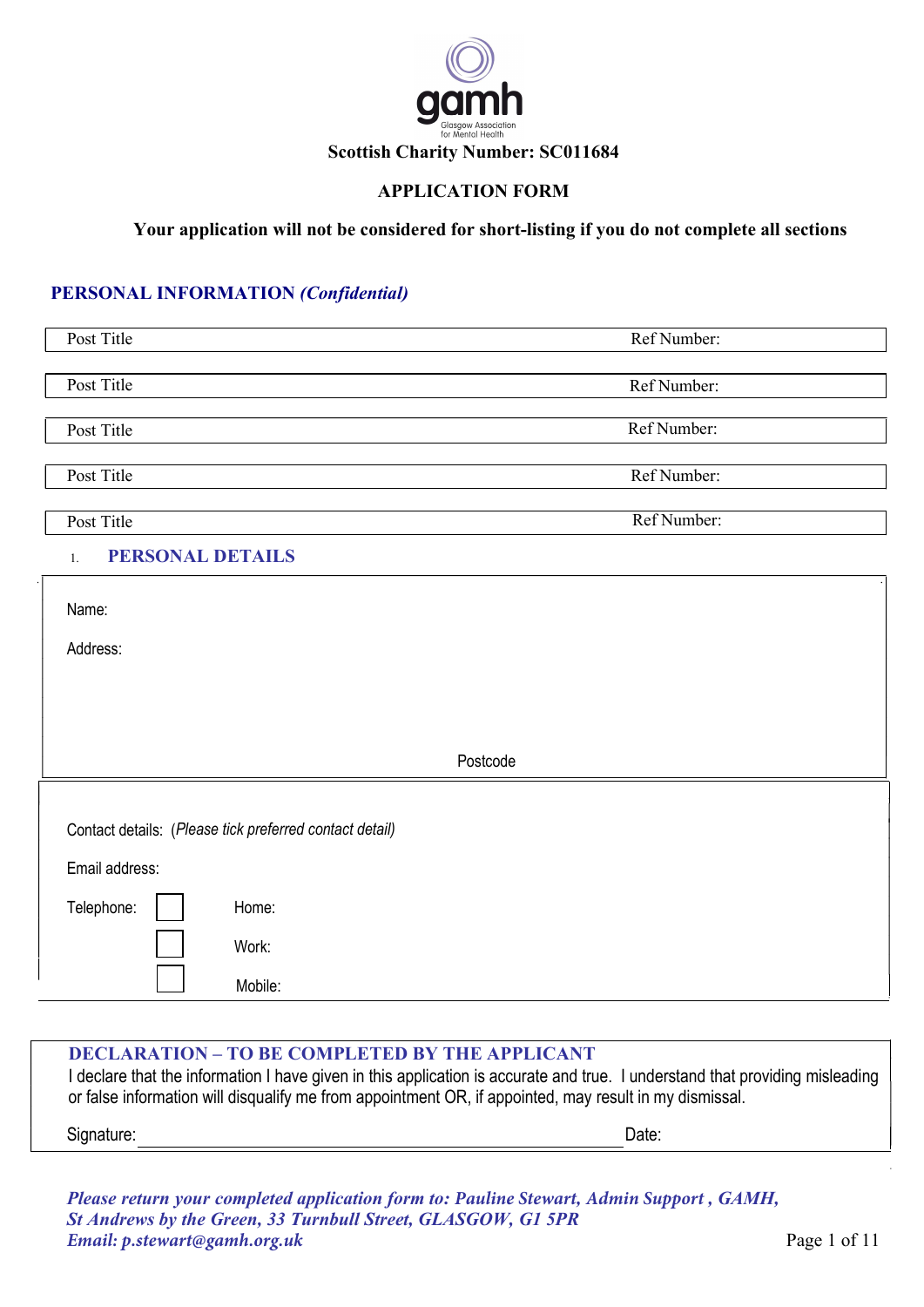# 2. EMPLOYMENT HISTORY

# PRESENT EMPLOYMENT

(Current or most recent employer)

Name and address of employer

Position Held:

Notice Required:

Current Salary:£

Reason for Leaving:

Date Left (If applicable):

### PLEASE DESCRIBE YOUR ROLE IN THE ORGANISATION AND OUTLINE YOUR RESPONSIBILITIES

(Please continue on a separate sheet if necessary)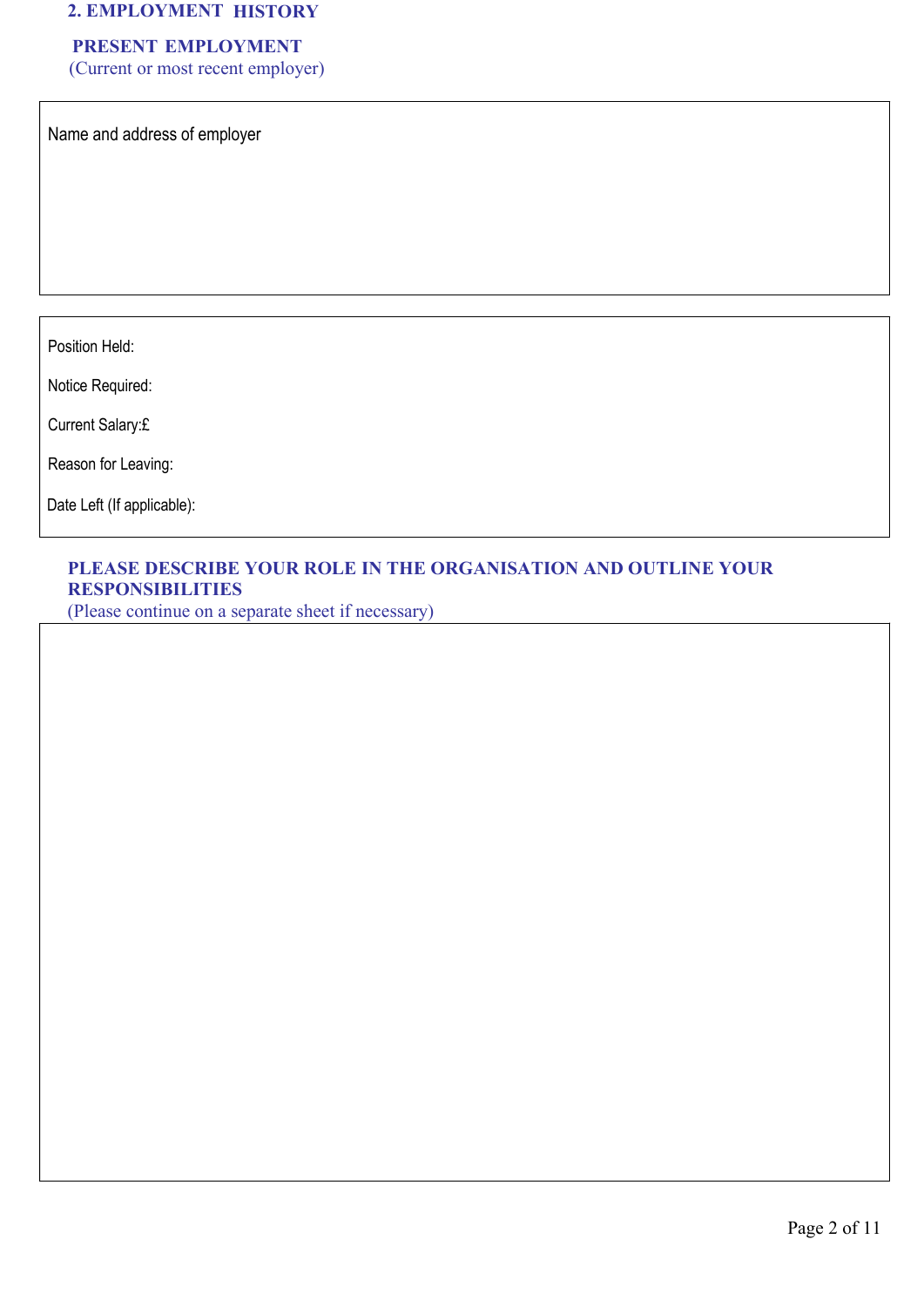# PREVIOUS EMPLOYMENT PLEASE INDICATE BELOW START DATE AND LEAVING DATE FOR EACH POST

| Please give details of all jobs held including unpaid work, starting with your current or most recent employer<br>Employer |  |          |                                                |  |
|----------------------------------------------------------------------------------------------------------------------------|--|----------|------------------------------------------------|--|
| Start Date                                                                                                                 |  | End Date | Reason for leaving                             |  |
|                                                                                                                            |  |          |                                                |  |
|                                                                                                                            |  |          |                                                |  |
|                                                                                                                            |  |          |                                                |  |
|                                                                                                                            |  |          |                                                |  |
|                                                                                                                            |  |          |                                                |  |
|                                                                                                                            |  |          |                                                |  |
|                                                                                                                            |  |          |                                                |  |
|                                                                                                                            |  |          |                                                |  |
|                                                                                                                            |  |          |                                                |  |
|                                                                                                                            |  |          |                                                |  |
|                                                                                                                            |  |          |                                                |  |
|                                                                                                                            |  |          |                                                |  |
|                                                                                                                            |  |          |                                                |  |
|                                                                                                                            |  |          |                                                |  |
|                                                                                                                            |  |          |                                                |  |
|                                                                                                                            |  |          |                                                |  |
|                                                                                                                            |  |          |                                                |  |
|                                                                                                                            |  |          |                                                |  |
|                                                                                                                            |  |          |                                                |  |
|                                                                                                                            |  |          |                                                |  |
|                                                                                                                            |  |          |                                                |  |
|                                                                                                                            |  |          |                                                |  |
|                                                                                                                            |  |          |                                                |  |
|                                                                                                                            |  |          |                                                |  |
|                                                                                                                            |  |          |                                                |  |
|                                                                                                                            |  |          |                                                |  |
|                                                                                                                            |  |          |                                                |  |
|                                                                                                                            |  |          |                                                |  |
|                                                                                                                            |  |          |                                                |  |
|                                                                                                                            |  |          | Final Salary / Job held / key responsibilities |  |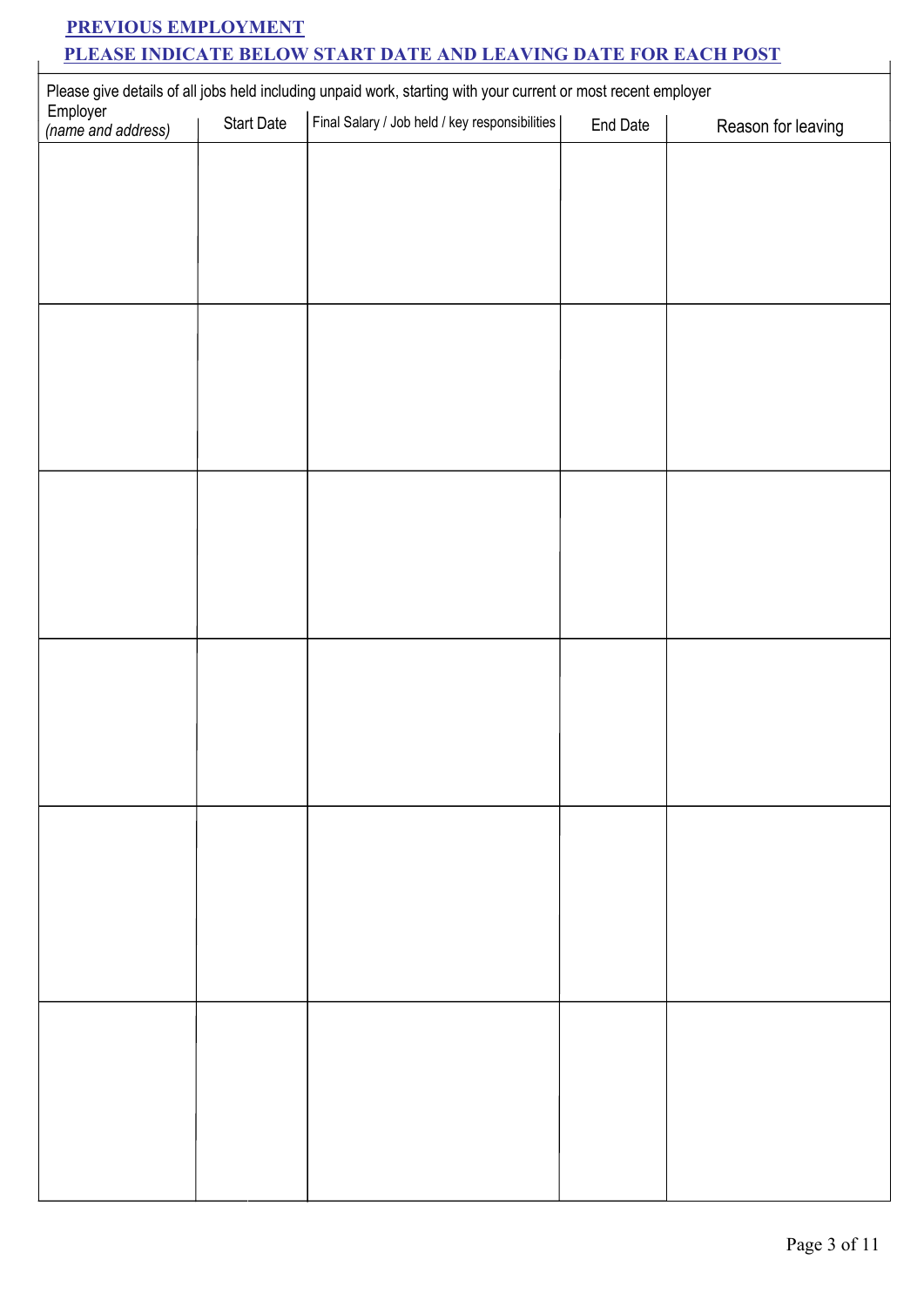Please name any institute or professional body in full and include attainment level

#### 4. PERSONAL DEVELOPMENT

Please name any courses, membership, voluntary work or responsibilities you consider relevant, with outcomes where applicable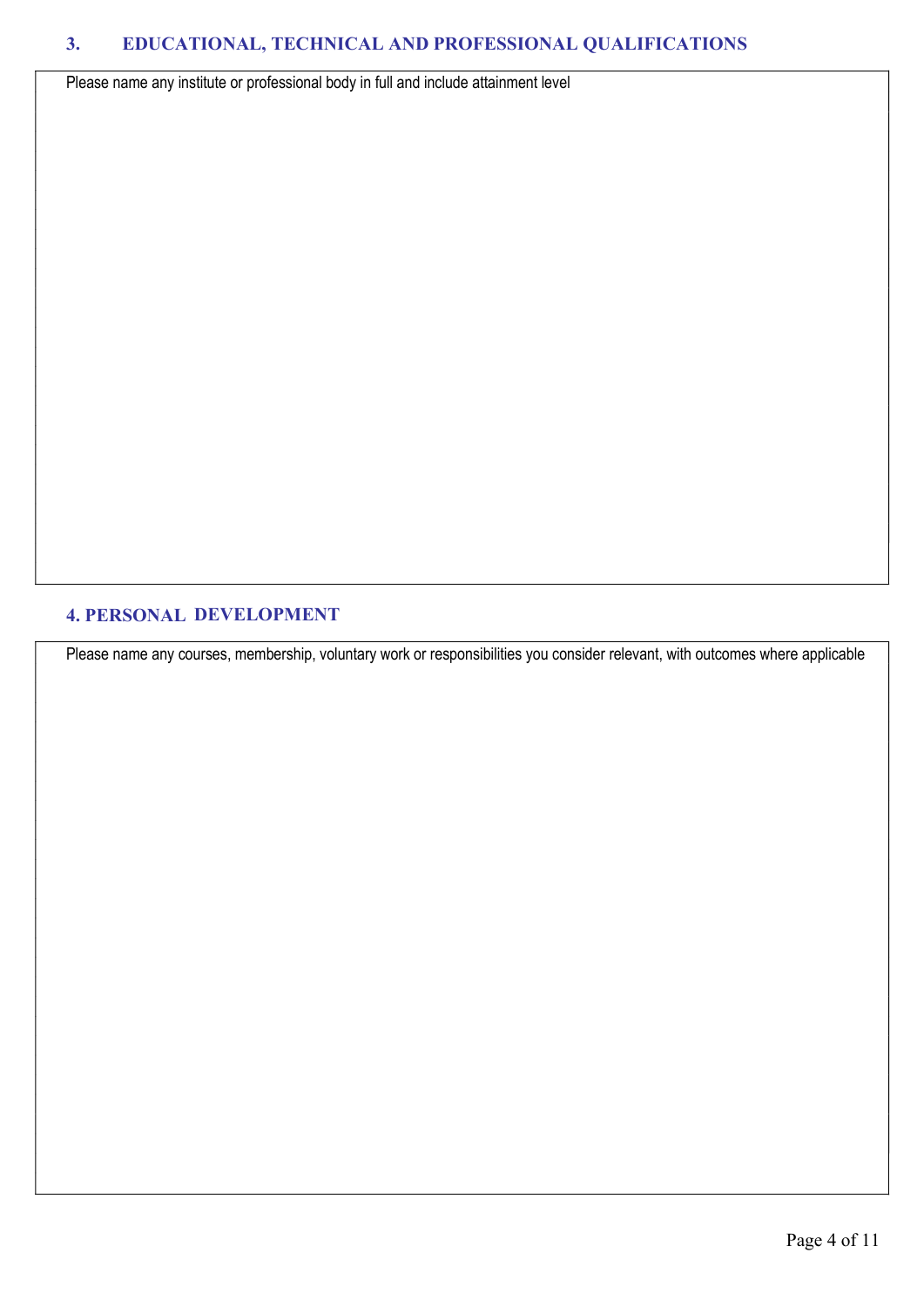In this section you are asked to outline how your knowledge, skills and experiences meet the requirement for this role (as outlined in the Job Description/Person Specification). You should draw on your experiences from your current or previous roles or from other relevant situation (such as activities outside work).

### 5. COMMUNICATION

## 6. PLANNING AND ORGANISING

Please continue on a separate sheet if necessary, giving page number and title heading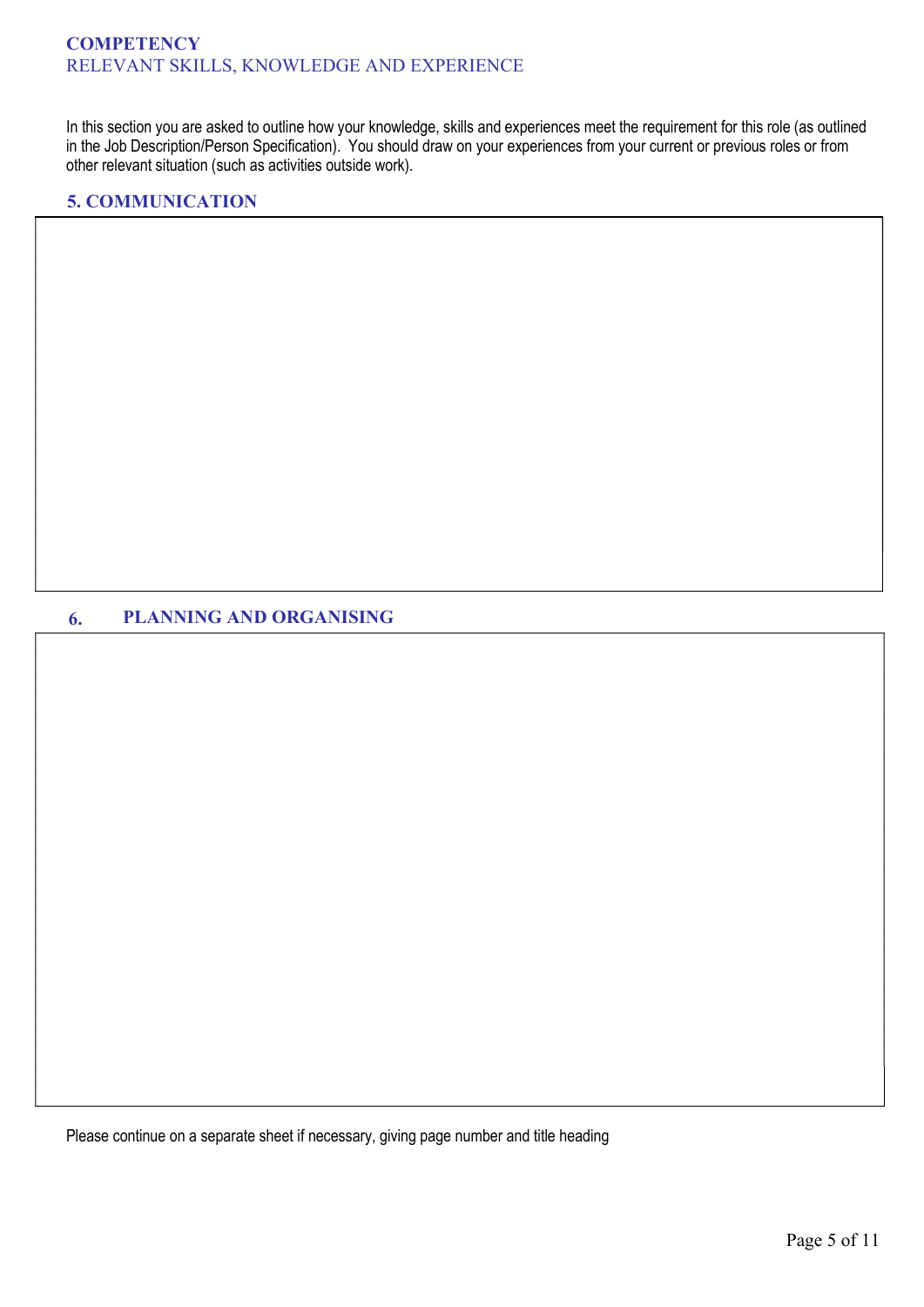# 8. OTHERS WHICH YOU FEEL ARE RELEVANT TO THE POST (e.g. leadership, initiative etc)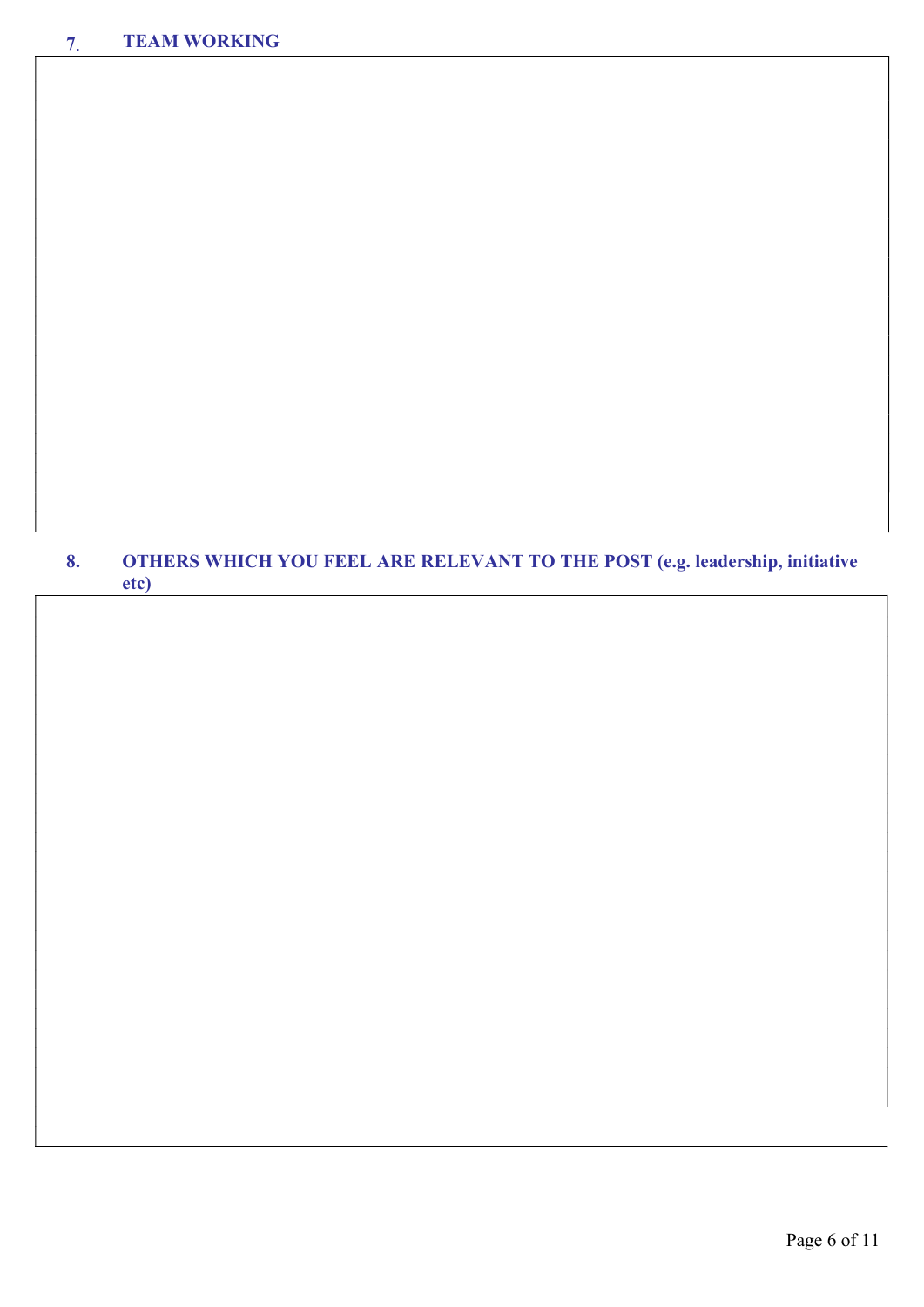Please indicate two people who can provide references. Your main reference must be your Line Manager from your present or most recent job and your second reference should be from your previous employer only. If you do not have work experience, you should provide other relevant referees:

| Name:                                                                                                                  | Name:                                                                                                                  |
|------------------------------------------------------------------------------------------------------------------------|------------------------------------------------------------------------------------------------------------------------|
| Address:                                                                                                               | Address:                                                                                                               |
|                                                                                                                        |                                                                                                                        |
| Tel No:                                                                                                                | Tel No:                                                                                                                |
| Email:                                                                                                                 | Email:                                                                                                                 |
| Occupation:                                                                                                            | Occupation:                                                                                                            |
| I give permission to take up my reference prior<br>Yes<br>to an offer of employment being made (Select as appropriate) | Yes<br>I give permission to take up my reference prior<br>to an offer of employment being made (Select as appropriate) |

## ASYLUM AND IMMIGRATION ACT 1996

It is a criminal offence for an employer to employ those who do not have permission to live or to work in the UK. In general if you are not a British Citizen or Commonwealth Citizen with the right of abode in the UK, or a citizen of any country in the European Economic Area (EEA) you will require a work permit. 1. Are you a UK or European Economic Area National ? YES 2. If no, do you require a work permit to work in the UK?  $YES$  | | NO NO

2. If you have answered yes to question 2 above, do you have a work permit to work in the UK?

| YES       | Work Permit Reference Number |  |
|-----------|------------------------------|--|
| <b>NO</b> |                              |  |

# REHABILITATION OF OFFENDERS ACT 1974 (EXCEPTIONS) ORDER 1975

| Because of the nature of the work for which you are applying, this post is exempt from the provisions of the Rehabilitations<br>Act 1974 by virtue of the Rehabilitation of Offenders Act 1974 (Exceptions) Order 1975. You are therefore not entitled to<br>withhold information about convictions which for other purposes are "spent" under the provisions of the Act and in the event<br>of employment any failure to disclose such convictions could result in dismissal or disciplinary action. |
|-------------------------------------------------------------------------------------------------------------------------------------------------------------------------------------------------------------------------------------------------------------------------------------------------------------------------------------------------------------------------------------------------------------------------------------------------------------------------------------------------------|
| Have you ever been convicted of a criminal offence, or are you at present the subject of criminal charges?                                                                                                                                                                                                                                                                                                                                                                                            |
| <b>YES</b><br>If YES, please give details on seperate sheet<br>ΝO                                                                                                                                                                                                                                                                                                                                                                                                                                     |
|                                                                                                                                                                                                                                                                                                                                                                                                                                                                                                       |
| All employees have to complete a Disclosure Scotland form about their police record.                                                                                                                                                                                                                                                                                                                                                                                                                  |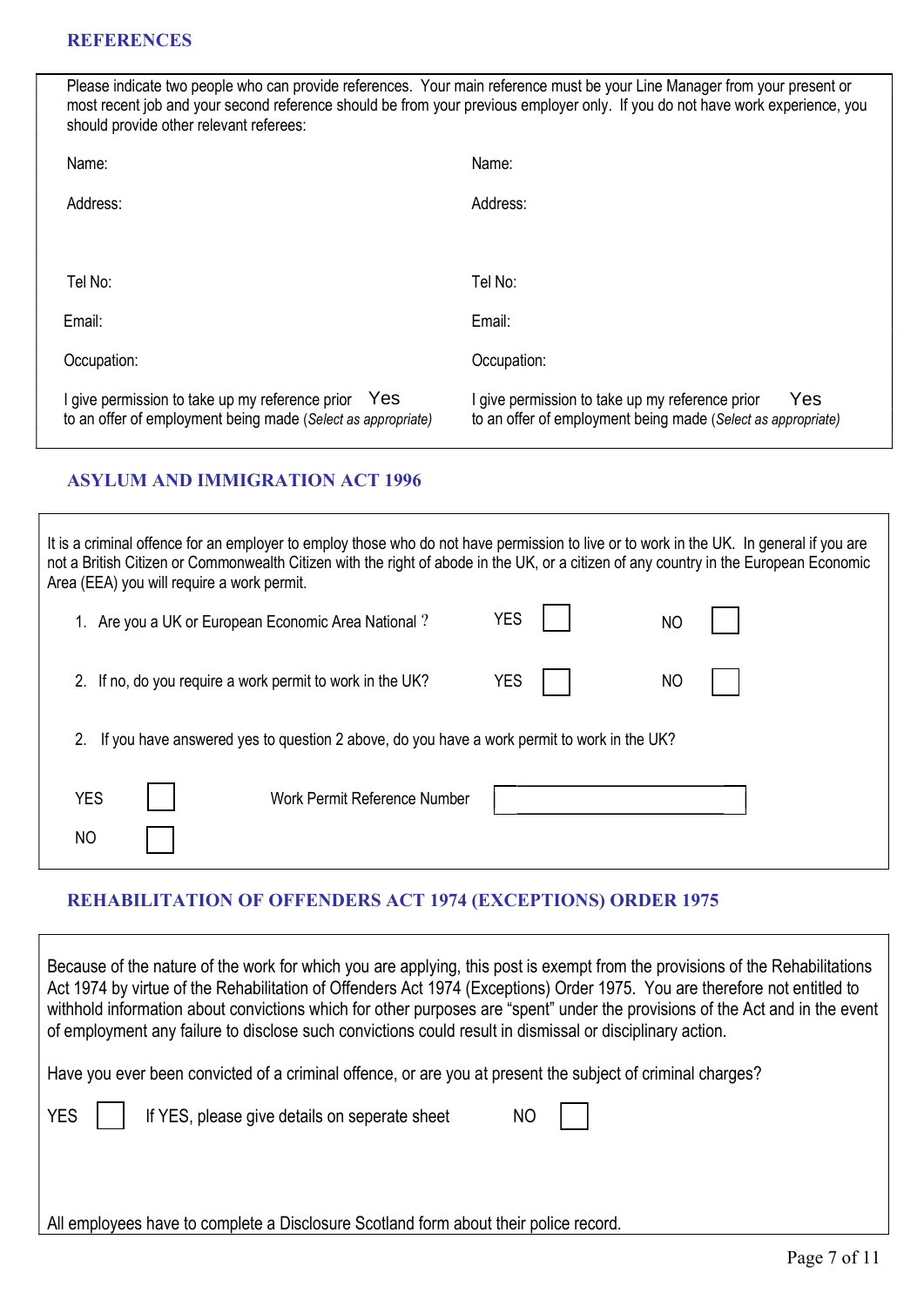Are there any adjustments that may be required to be made should you be invited for interview? e.g. wheelchair access etc.

If yes, please state here:

| Do you hold a Full / Provisional Driving Licence?                               | Yes |
|---------------------------------------------------------------------------------|-----|
| Do you have regular access to a car?                                            | Yes |
| Are you entitled to work in the UK?                                             | Yes |
| Are you related to any member of staff or board member?<br>Please give details: | Yes |

## DATA PROTECTION STATEMENT

The information that you provide on this form and that obtained from other relevant sources will be used to process your application for employment. The personal information that you give us will also be used in a confidential manner to help us monitor our recruitment process.

If you succeed in your application and take up employment with us, the information will be used in the administration of your employment with us and to provide you with information about us or third party via your payslip. We may also use the information if there is a complaint or legal challenge relevant to this recruitment process.

We may check the information collected, with third parties or with other information held by us. We may also use or pass to certain third parties information to prevent or detect crime, to protect public funds, or in other ways as permitted by law.

By signing the application form we will be assuming that you agree to the processing of sensitive personal data, (as described above), in accordance with our registration with the Data Protection Commissioner.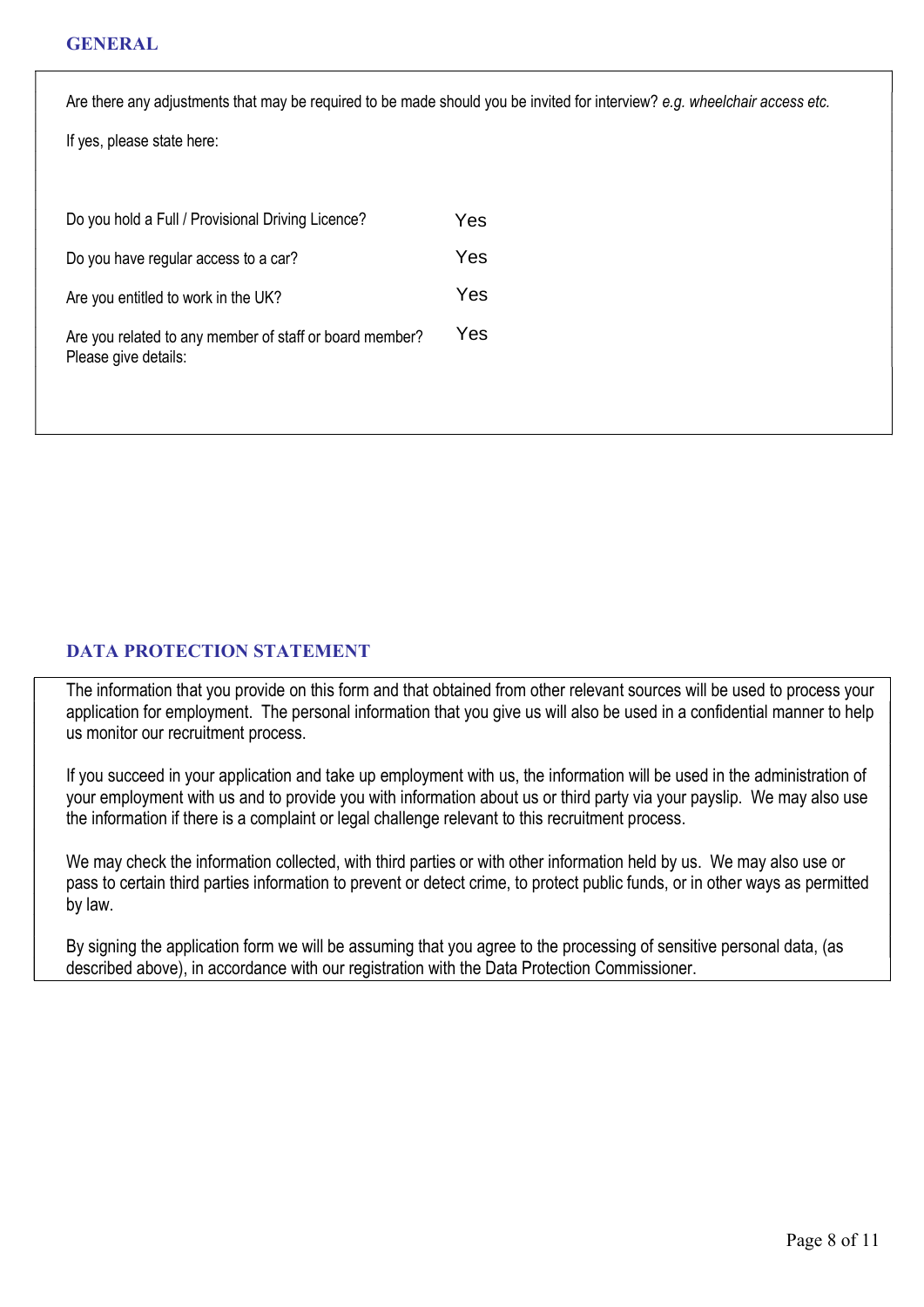

# **Equal Opportunities Monitoring Form – Chief Executive**

GAMH recognises and actively promotes the benefits of a diverse workforce and is committed to treating all employees with dignity and respect. We therefore welcome applications from all sections of the community and wish to build an accurate picture of the make-up of our job applicants. We need your help and co-operation to enable us to do this but filling in this form is entirely voluntary.

# **The information you provide on this form will be treated as strictly confidential and will not be made available to any person involved with the selection process.**

The information will only be used for monitoring purposes in an anonymised format and will help us to analyse the profile and make up of applicants.

Please answer as many questions as possible. However, if there are questions you would prefer not to answer, please simply move on to the next question.

The information the organisation gathers helps us to monitor that there is no discrimination against applicants or staff.

**What is your gender?**

| Man               | Woman $\square$ |                                                          | Non-binary $\square$ | Prefer not to say $\square$ |                          |
|-------------------|-----------------|----------------------------------------------------------|----------------------|-----------------------------|--------------------------|
|                   |                 | If you prefer to use your own term, please specify here: |                      |                             |                          |
|                   |                 |                                                          |                      |                             |                          |
|                   |                 | Are you married or in a civil partnership?               |                      |                             |                          |
| Yes $\square$     | No $\square$    | Prefer not to say $\square$                              |                      |                             |                          |
| What is your age? |                 |                                                          |                      |                             |                          |
| $16-30$ $\Box$    | 30-39 □         | 40-49 □                                                  | $50-59$ $\Box$       | $65+$                       | Prefer not to say $\Box$ |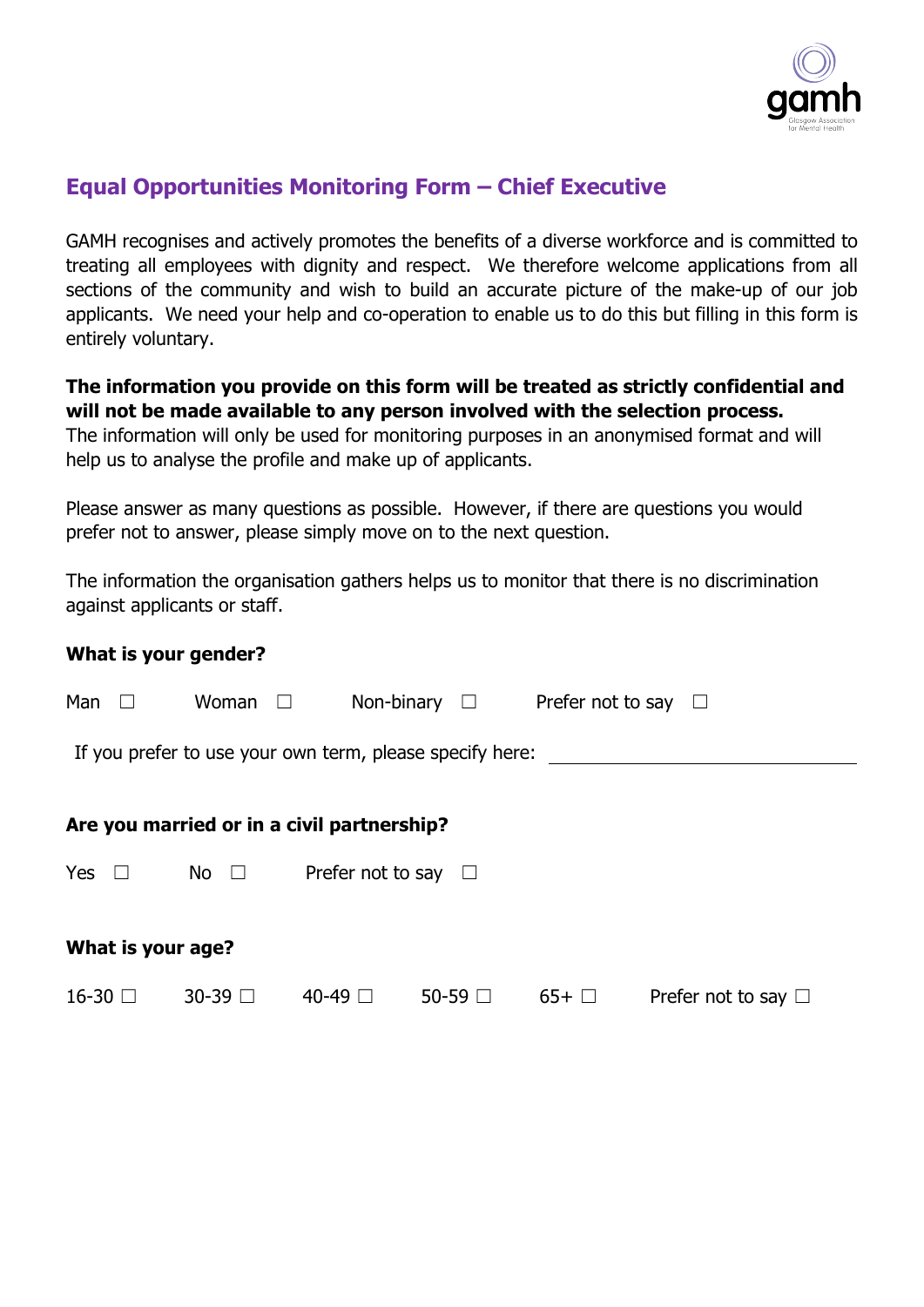# **What is your ethnicity?**

Ethnic origin is not about nationality, place of birth of citizenship. It is about the group to which you perceive you belong. Please tick the appropriate box

| <b>White</b>                                                                                                                                                                                                                                           |
|--------------------------------------------------------------------------------------------------------------------------------------------------------------------------------------------------------------------------------------------------------|
| Scottish $\Box$ Other British $\Box$ Irish $\Box$ Any other white background $\Box$                                                                                                                                                                    |
| Please specify<br><u>and the state of the state of the state of the state of the state of the state of the state of the state of the state of the state of the state of the state of the state of the state of the state of the state of the state</u> |
| <b>Mixed</b>                                                                                                                                                                                                                                           |
| Any mixed background $\square$                                                                                                                                                                                                                         |
| Please specify                                                                                                                                                                                                                                         |
| Asian, Asian Scottish or Asian British                                                                                                                                                                                                                 |
| Indian □ Pakistani □ Bangladeshi □ Chinese □ Any other Asian background □                                                                                                                                                                              |
| Please specify                                                                                                                                                                                                                                         |
| <b>Black, Black Scottish or Black British</b>                                                                                                                                                                                                          |
| Caribbean $\Box$ African $\Box$ Any other Black background $\Box$                                                                                                                                                                                      |
|                                                                                                                                                                                                                                                        |
| <b>Other Ethnic Background</b>                                                                                                                                                                                                                         |
| Any other background $\square$                                                                                                                                                                                                                         |
| Please specify                                                                                                                                                                                                                                         |
| I prefer not to answer this question $\Box$                                                                                                                                                                                                            |
| <b>Disability</b>                                                                                                                                                                                                                                      |
| Do you consider yourself to have a disability or health condition?                                                                                                                                                                                     |

Yes  $\Box$  No  $\Box$  I prefer not to answer this question  $\Box$